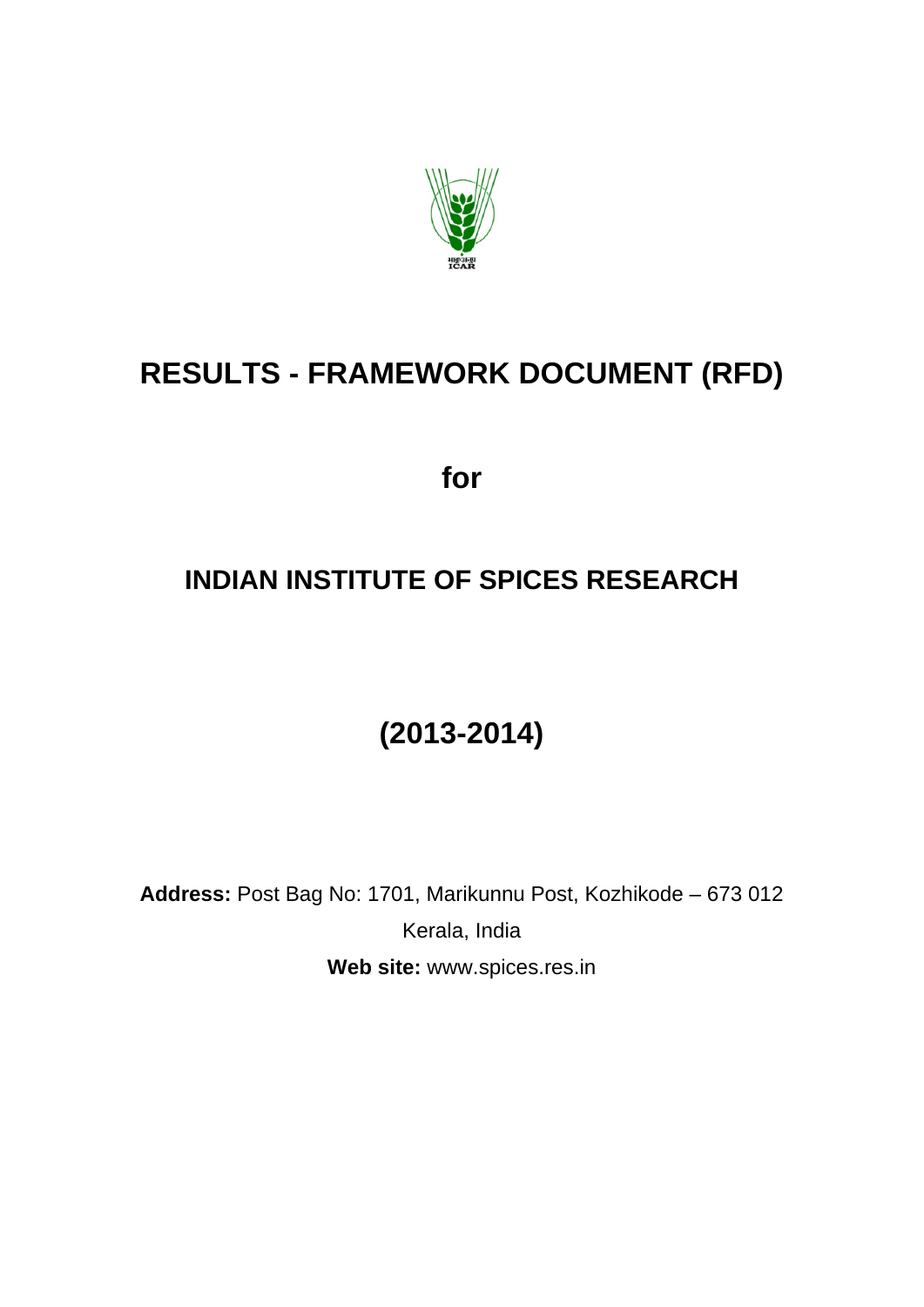### Section 1:

### Vision, Mission, Objectives and Functions

#### *Vision*

 Enhancing productivity of spices for meeting growing domestic demand and to be the global leader in spices export

#### *Mission*

 Utilize the scientific, technological and traditional strengths for sustainable spice production

#### *Objectives*

- 1. Production management, value addition and transfer of technology in spices
- 2. Conservation of genetic resources for sustainable use

#### *Functions*

 To attend to the research and development of high yielding and quality varieties and sustainable production, protection and post harvest technologies, training and dissemination of developed technologies to the stakeholders for increasing the production and productivity of spices.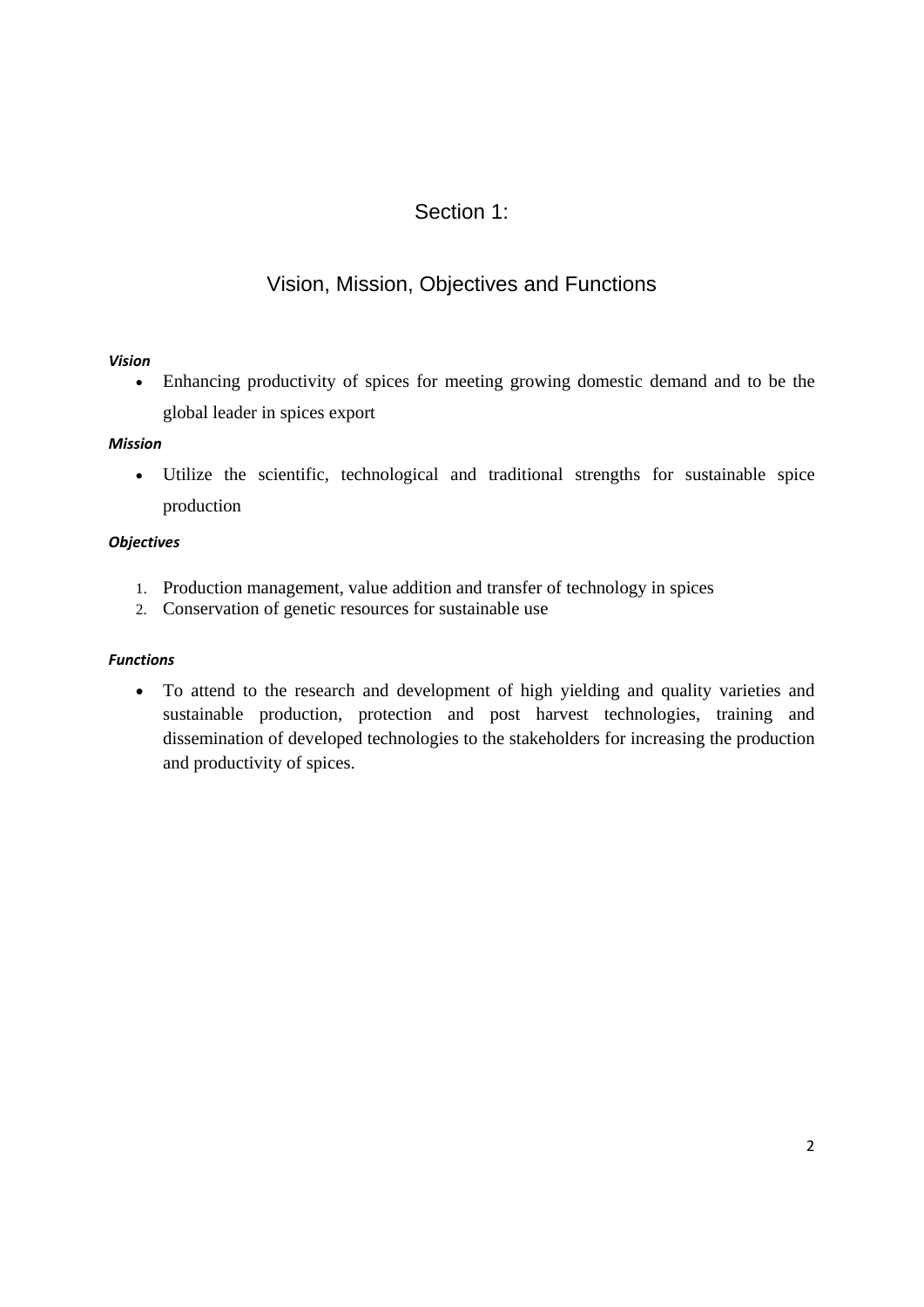#### Section 2:

## *Inter se* Priorities among Key Objectives, Success indicators and Targets

| S.  | Objectives                                                                          | Weight          | <b>Actions</b>                                                                                                               | <b>Success</b>                                                             | Unit               | Weight |                  | Target / Criteria Value |                |                |      |
|-----|-------------------------------------------------------------------------------------|-----------------|------------------------------------------------------------------------------------------------------------------------------|----------------------------------------------------------------------------|--------------------|--------|------------------|-------------------------|----------------|----------------|------|
| No. |                                                                                     |                 |                                                                                                                              | indicators                                                                 |                    |        | <b>Excellent</b> | <b>Very</b><br>Good     | Good           | Fair           | Poor |
|     |                                                                                     |                 |                                                                                                                              |                                                                            |                    |        | 100%             | 90%                     | 80%            | 70%            | 60%  |
| 1.  | Production<br>management,<br>value addition and transfer<br>of technology in spices | $\overline{59}$ | Optimization of horticultural/<br>INM/IPM technology<br>management and development<br>of value added products of<br>spices   | Technologies<br>developed/evaluat<br>ed on<br><b>INM/IPM/IDM</b>           | Number             | 15.0   | 6                | 5                       | $\overline{4}$ | 3              | 2    |
|     |                                                                                     |                 |                                                                                                                              | Diagnostics/value<br>added products<br>developed/<br>identified            | Number             | 10.0   | 4                | 3                       | $\overline{2}$ | $\mathbf{1}$   |      |
|     |                                                                                     |                 | Production of breeder<br>seed/<br>planting materials                                                                         | Nucleus planting<br>materials<br>produced                                  | Number<br>(000s)   | 10.0   | 120              | 110                     | 100            | 90             | 80   |
|     |                                                                                     |                 |                                                                                                                              | Nucleus seed<br>rhizomes<br>produced                                       | $(000 \text{ kg})$ | 5.0    | $\tau$           | 6                       | 5              | $\overline{4}$ | 3    |
|     |                                                                                     |                 | Dissemination/<br>commercialization of<br>technologies                                                                       | Demonstrations/<br>exhibitions<br>conducted                                | Number             | 9.0    | 17               | 15                      | 12             | 10             | 8    |
|     |                                                                                     |                 |                                                                                                                              | Trainings<br>conducted<br>(farmers/<br>agrl.<br>officers<br>and<br>others) | Number             | 5.0    | 13               | 12                      | 10             | 8              | 6    |
|     |                                                                                     |                 |                                                                                                                              | Partnership<br>development<br>including<br>licensing of<br>technologies    | Number             | 5.0    | 6                | 5                       | $\overline{4}$ | 3              | 2    |
| 2.  | Conservation of genetic<br>resources for sustainable use                            | 30              | Collection, conservation and<br>cataloguing<br>of<br>spices<br>germplasm and characterization<br>for useful agronomic traits | Germplasm<br>accessions<br>collected,<br>conserved<br>and<br>catalogued    | Number             | 20.0   | 160              | 150                     | 130            | 110            | 90   |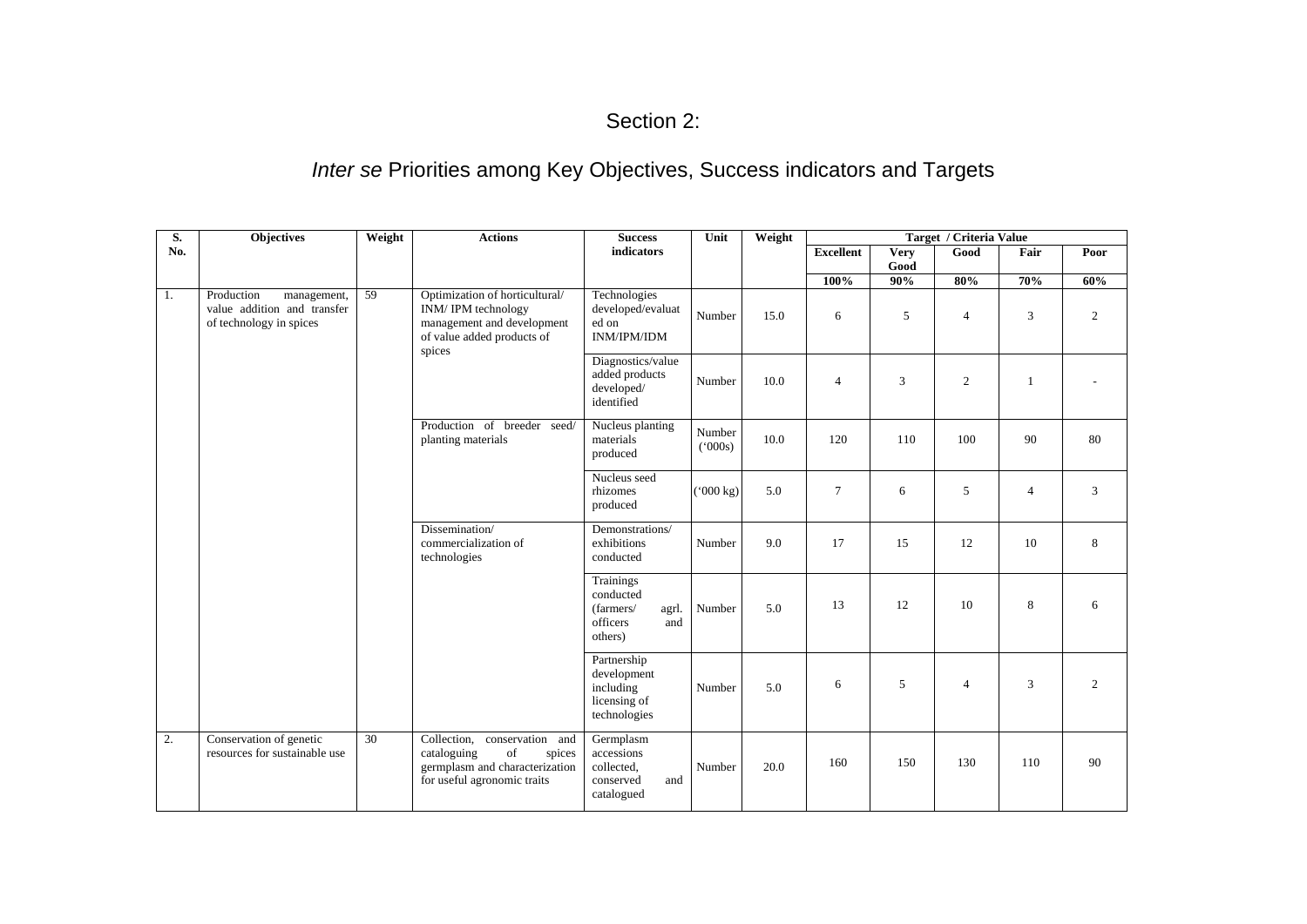|                                                                                                       |                |                                                            | Accessions<br>for<br>evaluated<br>specific<br>agronomic traits                          | Number | 10.0 | 120            | 110            | 100            | 90             | 80             |
|-------------------------------------------------------------------------------------------------------|----------------|------------------------------------------------------------|-----------------------------------------------------------------------------------------|--------|------|----------------|----------------|----------------|----------------|----------------|
| Efficient functioning of the<br>RFD system                                                            | 3              | Timely submission of draft<br>RFD $(2013-14)$ for approval | One-time<br>submission                                                                  | Date   | 2.0  | 15/05/20<br>13 | 16/05/20<br>13 | 17/05/20<br>13 | 20/05/20<br>13 | 21/05/20<br>13 |
|                                                                                                       |                | Timely submission of results<br>for RFD $(2012-13)$        | One-time<br>submission                                                                  | Date   | 1.0  | 01/05/20<br>13 | 02/05/20<br>13 | 05/05/20<br>13 | 06/05/20<br>13 | 07/05/20<br>13 |
| Administrative reforms                                                                                | $\overline{4}$ | Implement ISO 9001 as per the<br>approved action plan      | % Implementation                                                                        | %      | 2.0  | 100            | 95             | 90             | 85             | 80             |
|                                                                                                       |                | Prepare an action plan for<br>Innovation                   | $On-$<br>time<br>submission                                                             | Date   | 2.0  | 30/07/20<br>13 | 10/08/20<br>13 | 20/08/20<br>13 | 30/08/20<br>13 | 10/09/20<br>13 |
| internal<br>Improving<br>efficiency /responsiveness /<br>service delivery of Ministry /<br>Department | $\overline{4}$ | <b>Implementation of Sevottam</b>                          | Independent audit<br>of implementation<br>Citizen's<br>of<br>Charter                    | $\%$   | 2.0  | 100            | 95             | 90             | 85             | 80             |
|                                                                                                       |                |                                                            | Independent audit<br>of implementation<br>public<br>of<br>grievance<br>redressal system | %      | 2.0  | 100            | 95             | 90             | 85             | 80             |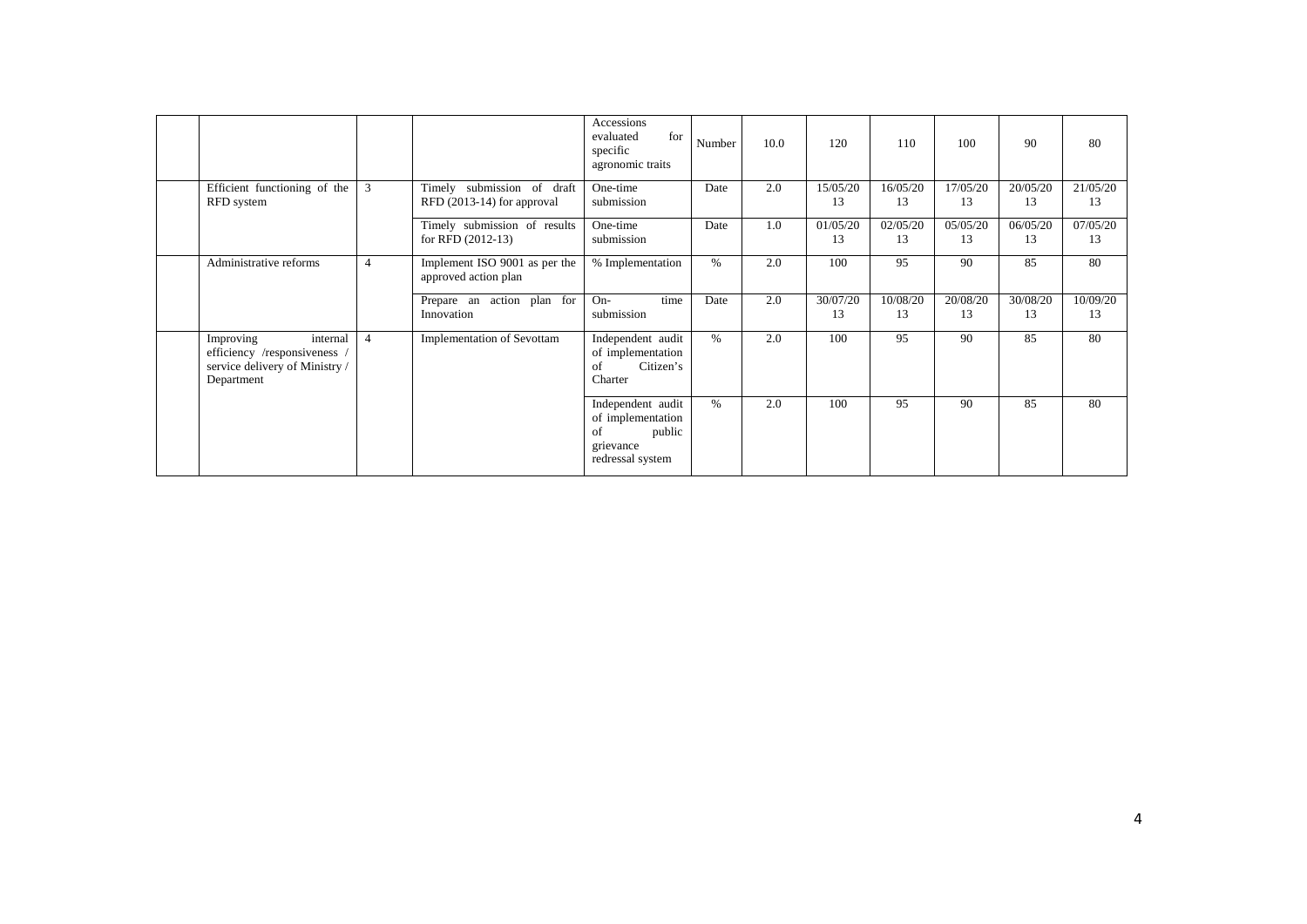# Section 3:

## Trend Values of the Success Indicators

| S. No. | <b>Objectives</b>                                                                | <b>Actions</b>                                                                                                               | <b>Success indicators</b>                                                  | Unit               | <b>Actual</b><br>value for<br>FY 11/12 | Actual<br>value for<br>FY 12/13 | <b>Target</b><br>value for<br>FY 13/14 | Projected<br>value for<br>FY 14/15 | Projected<br>value for<br>FY 15/16 |
|--------|----------------------------------------------------------------------------------|------------------------------------------------------------------------------------------------------------------------------|----------------------------------------------------------------------------|--------------------|----------------------------------------|---------------------------------|----------------------------------------|------------------------------------|------------------------------------|
| 1.     | Production management, value<br>addition and transfer of<br>technology in spices | Optimization of horticultural/ INM/<br>IPM technology management and<br>development of value added products                  | Technologies developed/<br>evaluated on<br>INM/IPM/IDM                     | Number             | 5                                      | 5                               | 5                                      | 6                                  | 6                                  |
|        |                                                                                  | of spices                                                                                                                    | Diagnostics/value added<br>products developed/<br>identified               | Number             | $\overline{2}$                         | 3                               | 3                                      | $\overline{4}$                     | 5                                  |
|        |                                                                                  | Production of breeder seed/ planting<br>materials                                                                            | Nucleus planting materials<br>produced                                     | Number<br>(000s)   | 128                                    | 80                              | <b>110</b>                             | 120                                | 140                                |
|        |                                                                                  | Dissemination/commercialization of<br>technologies                                                                           | Nucleus seed rhizomes<br>produced                                          | $(000 \text{ kg})$ | $\tau$                                 | 5                               | 6                                      | $\tau$                             | 8                                  |
|        |                                                                                  |                                                                                                                              | Demonstrations<br>exhibitions conducted                                    | Number             | 18                                     | 15                              | 15                                     | 18                                 | 20                                 |
|        |                                                                                  |                                                                                                                              | Trainings conducted<br>(farmers/ agrl. officers and<br>others)             | Number             | 12                                     | 15                              | 12                                     | 15                                 | 18                                 |
|        |                                                                                  |                                                                                                                              | Partnership<br>development<br>including<br>licensing<br>of<br>technologies | Number             | 3                                      | 3                               | 5                                      | 5                                  | 6                                  |
| 2.     | Conservation of genetic<br>resources for sustainable use                         | Collection.<br>conservation<br>and<br>cataloguing of spices germplasm and<br>characterization for useful agronomic<br>traits | Germplasm<br>accessions<br>collected, conserved and<br>catalogued          | Number             | 236                                    | 157                             | 150                                    | 165                                | 180                                |
|        |                                                                                  |                                                                                                                              | Accessions evaluated<br>for<br>specific agronomic traits                   | Number             | 100                                    | 100                             | 110                                    | 115                                | 120                                |
|        | Efficient Functioning of the<br><b>RFD</b> System                                | Timely submission of draft RFD<br>$(2013-14)$ for approval                                                                   | One-time submission                                                        | Date               | $\sim$                                 | $\overline{\phantom{a}}$        | 16/05/2013                             | ÷                                  |                                    |
|        |                                                                                  | Timely submission of results for RFD<br>$(2012-13)$                                                                          | One-time submission                                                        | Date               | $\overline{a}$                         | $\sim$                          | 02/05/2013                             | $\overline{a}$                     |                                    |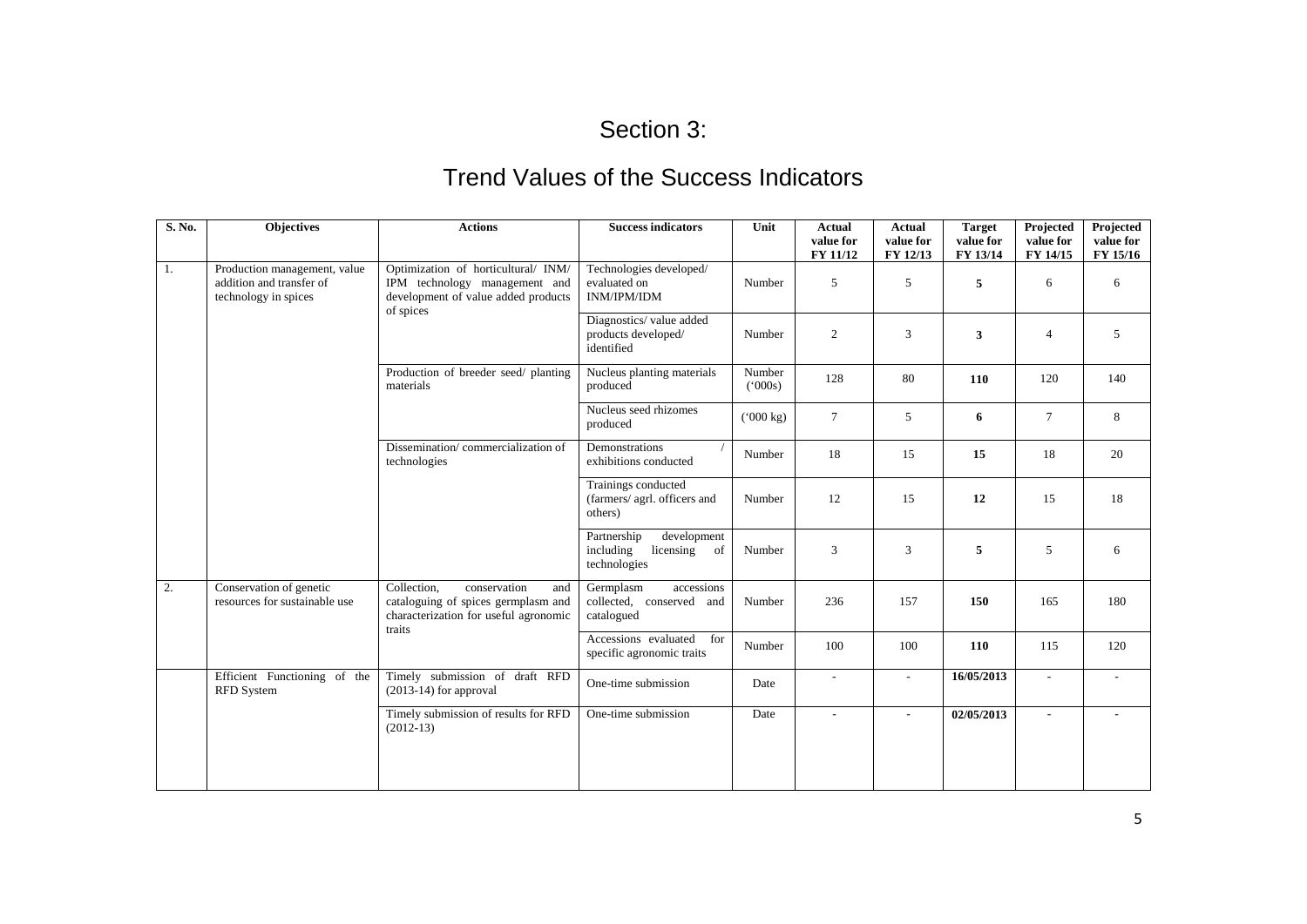| Administrative reforms                                                                               | Implement ISO 9001 as per the<br>approved action plan. | % Implementation                                                                  | $\%$ |                          | 95         |  |
|------------------------------------------------------------------------------------------------------|--------------------------------------------------------|-----------------------------------------------------------------------------------|------|--------------------------|------------|--|
|                                                                                                      | Prepare an action plan for Innovation                  | On-time submission                                                                | Date | $\overline{\phantom{a}}$ | 10/08/2013 |  |
| Improving internal efficiency<br>service<br>/responsiveness<br>Ministry<br>delivery of<br>Department | <b>Implementation of Sevottam</b>                      | audit<br>Independent<br>of<br>implementation of Citizen's<br>Charter              | %    |                          | 95         |  |
|                                                                                                      |                                                        | audit of<br>Independent<br>implementation of public<br>grievance redressal system | %    | $\overline{\phantom{a}}$ | 95         |  |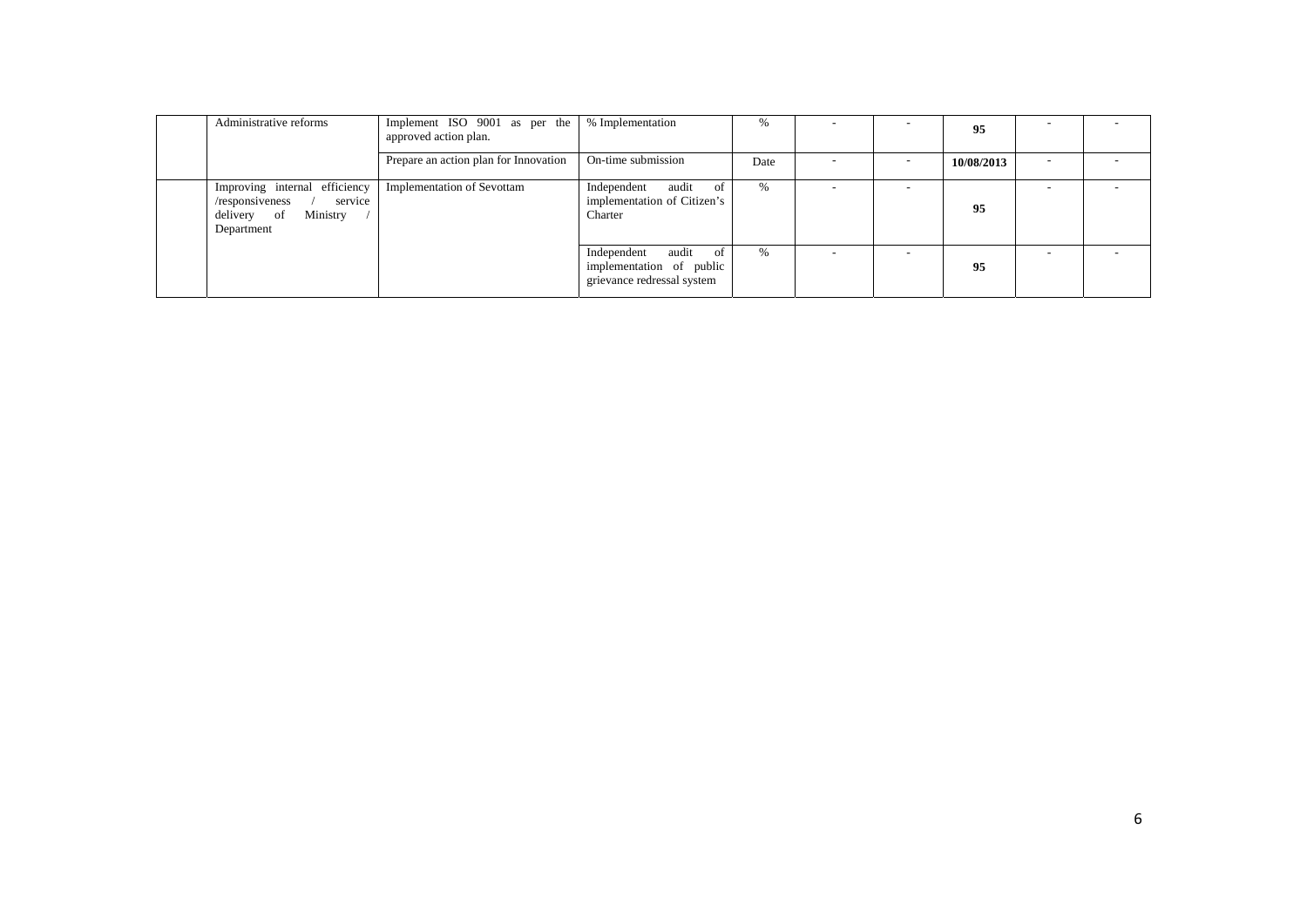### Acronyms

| S. No.   | Acronym     | Description                           |
|----------|-------------|---------------------------------------|
|          | <b>INM</b>  | <b>Integrated Nutrient Management</b> |
| <u>.</u> | IPM         | <b>Integrated Pest Management</b>     |
|          | <b>IDM</b>  | <b>Integrated Disease Management</b>  |
|          | NEH         | North Eastern Hill Region             |
|          | <b>NGOs</b> | Non Governmental Organizations        |
|          | IISR        | Indian Institute of Spices Research   |
|          |             |                                       |

### Section 4:

# Description and definition of success indicators and proposed measurement methodology

| S. No. | Success indicator                                               | Description                                                                                                                                                                                                                                                                                                                                                                                                          | Definition                                                                                                                                                                                                                                                                                                                                                                  | Measurement                                                                                                                         | <b>General Comments</b>                                                                                                                                                                                               |
|--------|-----------------------------------------------------------------|----------------------------------------------------------------------------------------------------------------------------------------------------------------------------------------------------------------------------------------------------------------------------------------------------------------------------------------------------------------------------------------------------------------------|-----------------------------------------------------------------------------------------------------------------------------------------------------------------------------------------------------------------------------------------------------------------------------------------------------------------------------------------------------------------------------|-------------------------------------------------------------------------------------------------------------------------------------|-----------------------------------------------------------------------------------------------------------------------------------------------------------------------------------------------------------------------|
| 1.     | Technologies<br>developed/<br>evaluated on INM/IPM/IDM          | Integrated nutrient/ pest/ disease<br>management is practiced encompassing<br>conjunctive use of both chemical and<br>organic nutrient/bioagent/botanical<br>sources for improving environmental<br>health & sustaining higher productivity                                                                                                                                                                          | Integrated nutrient/ pest/ disease<br>management refers to the maintenance of<br>soil / plant/ ecosystem health at an<br>optimum level and control the pest/disease<br>incidence for sustaining the desired<br>productivity through optimization of the<br>benefits from all possible sources of<br>organic, inorganic and biological<br>components in an integrated manner | Developing integrated<br>nutrient, pest and disease<br>management technologies for<br>different spice crops and<br>cropping systems | To ensure balance fertilization.<br>control of biotic stresses and<br>soil/<br>sound<br>plant/<br>environmental health                                                                                                |
| 2.     | Diagnostics/<br>added<br>value<br>products developed/identified | The development of diagnostic kits<br>would involve delineation of process<br>(processes) for detection of specific<br>pest/diseases. Value addition involves<br>identification/development of new<br>products from the raw agro-produce.<br>These would involve specific number<br>for field testing / validation through<br>various institutes, State Departments,<br>NGOs, private production houses/<br>industry | To develop sensitive tests for detection of<br>causative agents for specific pest/diseases<br>of spices and identification of different<br>products from agro-produce                                                                                                                                                                                                       | Number                                                                                                                              | Development of new<br>diagnostics will be needed for<br>disease surveillance that are<br>likely to cause high economic<br>loss. The value added products<br>will diversify the use there by<br>increasing the profit. |
| 3.     | Nucleus<br>materials<br>planting<br>produced                    | Production of nucleus planting material<br>of black pepper and nutmeg,<br>vegetatively propagated for producing<br>quality materials for distribution to<br>extension agencies/farmers                                                                                                                                                                                                                               | It is a process of vegetative means by<br>which new individuals arise without<br>production of seeds or spores                                                                                                                                                                                                                                                              | Numbers produced (in<br>thousands)                                                                                                  | In a wider sense, planting<br>material arise from vegetative<br>propagation include cutting,<br>budding, grafting and tissue<br>culture                                                                               |
| 4.     | <b>Nucleus</b><br>rhizomes<br>seed<br>produced                  | Production of nucleus seed rhizome<br>material of ginger and turmeric,<br>vegetatively propagated for producing                                                                                                                                                                                                                                                                                                      | It is a process of vegetative means by<br>which new individuals arise without<br>production of seeds                                                                                                                                                                                                                                                                        | Quantity produced (in<br>tonnes)                                                                                                    | In a wider sense, planting<br>material arise from vegetative<br>propagation include cutting,                                                                                                                          |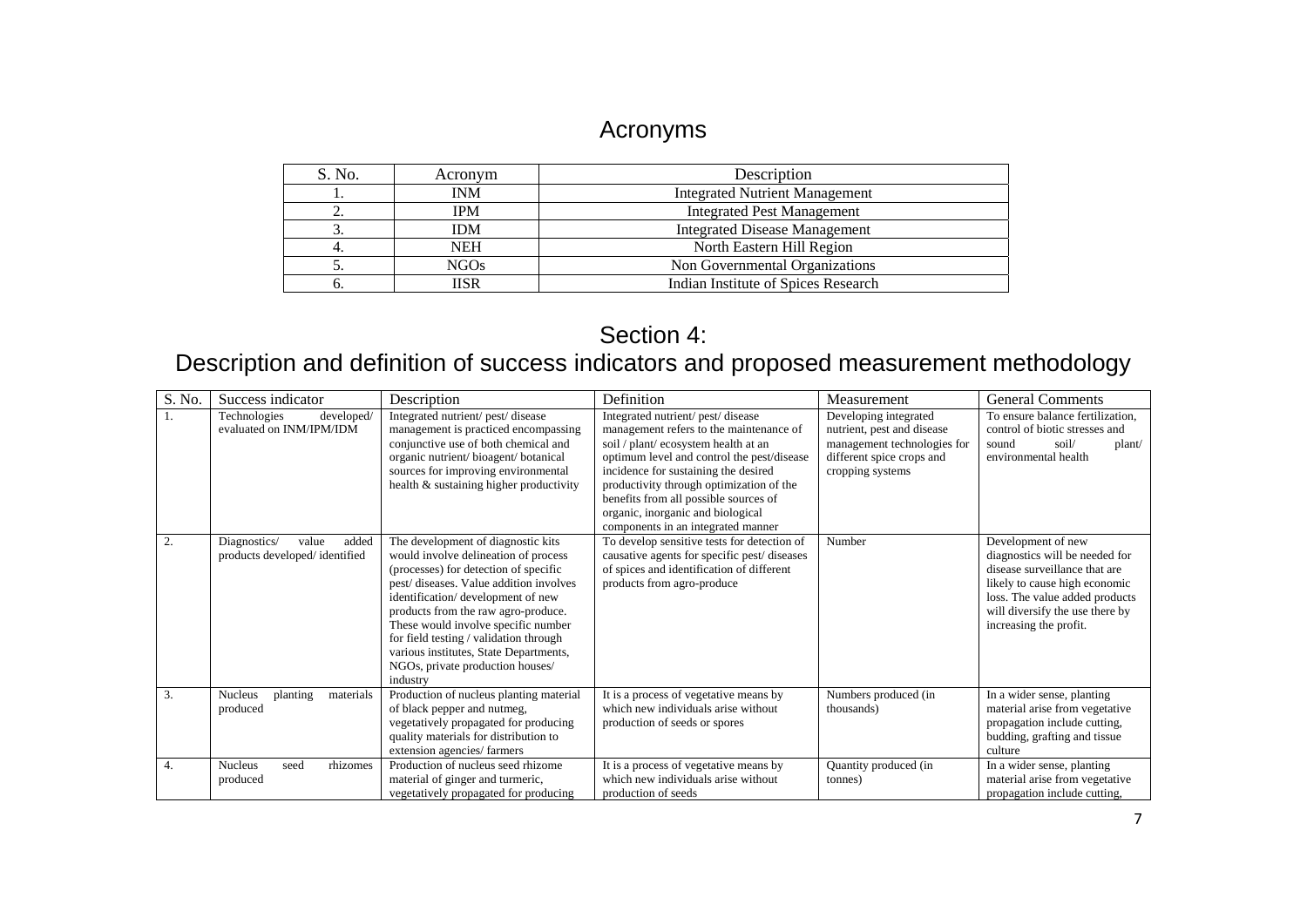|    |                                                                            | quality materials for distribution to<br>extension agencies/farmers                                                                                                                                                                                                                                                                                                                                                                                                     |                                                                                                                                                                                                                                                                             |                                                  | budding, grafting and tissue<br>culture                                                                              |
|----|----------------------------------------------------------------------------|-------------------------------------------------------------------------------------------------------------------------------------------------------------------------------------------------------------------------------------------------------------------------------------------------------------------------------------------------------------------------------------------------------------------------------------------------------------------------|-----------------------------------------------------------------------------------------------------------------------------------------------------------------------------------------------------------------------------------------------------------------------------|--------------------------------------------------|----------------------------------------------------------------------------------------------------------------------|
| 5. | exhibitions<br>Demonstrations<br>conducted                                 | Trials and demonstrations conducted<br>for technology testing and proving the<br>technology potential and the knowledge<br>and skills of primary and secondary<br>stakeholders shall be enhanced by<br>organizing exposure visits to on-farm<br>trials/demonstrations/exhibitions                                                                                                                                                                                       | On-farm trials aims at testing new<br>technologies under farmers condition and<br>management, by using farmers own<br>practice as control. Frontline<br>demonstration is the field demonstration<br>conducted on farmers field under the close<br>supervision of scientists | Number                                           |                                                                                                                      |
| 6. | Trainings conducted (farmers/<br>agrl. officers and others)                | Capacity building activities related to<br>knowledge and skill improvement/<br>development programmes conducted for<br>farmers, rural youth and extension<br>personnel                                                                                                                                                                                                                                                                                                  | Training is a process of acquisition of new<br>skills, attitude and knowledge in the<br>context of preparing for entry into a<br>vocation or improving productivity in an<br>organization or enterprise                                                                     | Number                                           |                                                                                                                      |
| 7. | Partnership<br>development<br>including<br>licensing<br>of<br>technologies | With respect to commercialization of<br>technologies and services for promoting<br>partnerships with both public and<br>private sector agencies, it is envisaged<br>to bring commercial ethos in<br>agricultural research system. The<br>increasing numbers of partnerships over<br>the years points towards emphasis on<br>transfer of<br>knowledge, skills and technologies,<br>thereby contributing to improved<br>socioeconomic impact from contribution<br>of IISR | Partnership development, includes<br>licensing of IISR's technologies and/or<br>services                                                                                                                                                                                    | Number                                           |                                                                                                                      |
| 8. | Germplasm<br>accessions<br>collected,<br>conserved<br>and<br>catalogued    | Diverse germplasm is the basic<br>requirement to bred new improved<br>varieties                                                                                                                                                                                                                                                                                                                                                                                         | Basic genetic resource for crop<br>improvement                                                                                                                                                                                                                              | Number of germplasm<br>accessions                | Cataloguing<br>is<br>done<br>for<br>morphological<br>yield<br>and<br>attributes                                      |
| 9. | evaluated<br>Accessions<br>for<br>specific agronomic traits                | Promising source material for the<br>improved varieties to be evaluated                                                                                                                                                                                                                                                                                                                                                                                                 | Material generated from the basic<br>germplasm                                                                                                                                                                                                                              | Number of promising/<br>breeding lines evaluated | Evaluation is done for potential<br>agronomic (yield attributes),<br>quality or stress (biotic/abiotic)<br>tolerance |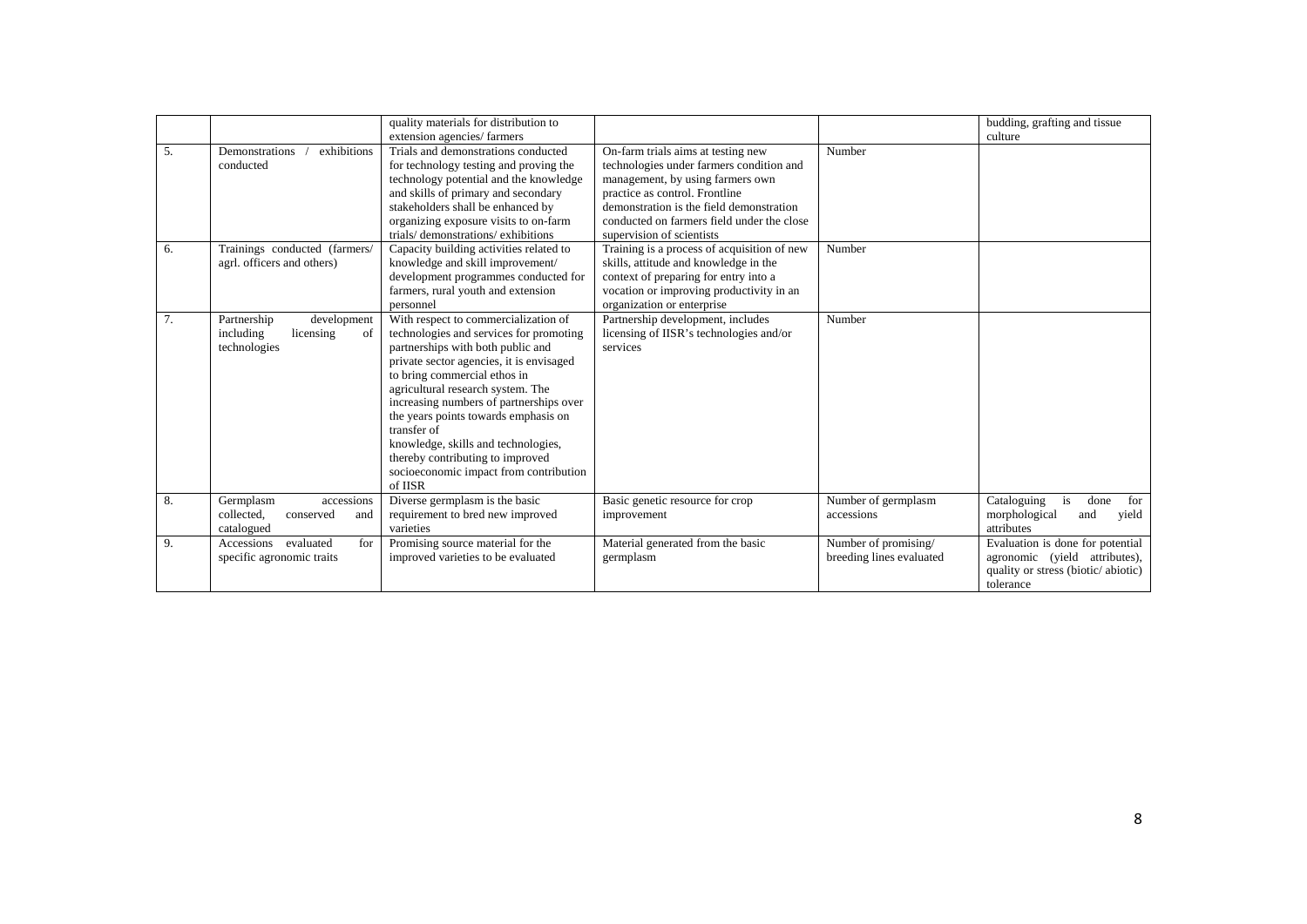## Section 5:

# Specific Performance Requirements from other Departments

| <b>Location Type</b> | <b>State</b> | <b>Organisation</b><br>Type | Organisation<br><b>Name</b> | Relevant<br><b>Success</b> | What is your<br>requirement | <b>Justification</b><br>for this | <b>Please</b><br>quantify your | What<br>happens if |
|----------------------|--------------|-----------------------------|-----------------------------|----------------------------|-----------------------------|----------------------------------|--------------------------------|--------------------|
|                      |              |                             |                             | <b>Indicator</b>           | from this                   | requirement                      | requirement                    | vour               |
|                      |              |                             |                             |                            | organisation                |                                  | from this                      | requirement        |
|                      |              |                             |                             |                            |                             |                                  | organisation                   | is not met.        |
| State                | Kerala, NEH  | Departments                 | Forest                      | Germplasm                  | Permission to               | Without                          | of<br>Number                   | Less or more       |
| Governments          |              |                             | Department                  | accessions                 | survey/                     | permission it                    | permission                     | numbers of         |
|                      |              |                             |                             | collected,                 | collection                  | illegal<br>to<br><b>1S</b>       | letters issued                 | germplasm of       |
|                      |              |                             |                             | conserved                  |                             | the<br>enter                     |                                | spices will be     |
|                      |              |                             |                             | and                        |                             | reserved                         |                                | collected          |
|                      |              |                             |                             | catalogued                 |                             | forest<br>for                    |                                |                    |
|                      |              |                             |                             |                            |                             | collection                       |                                |                    |